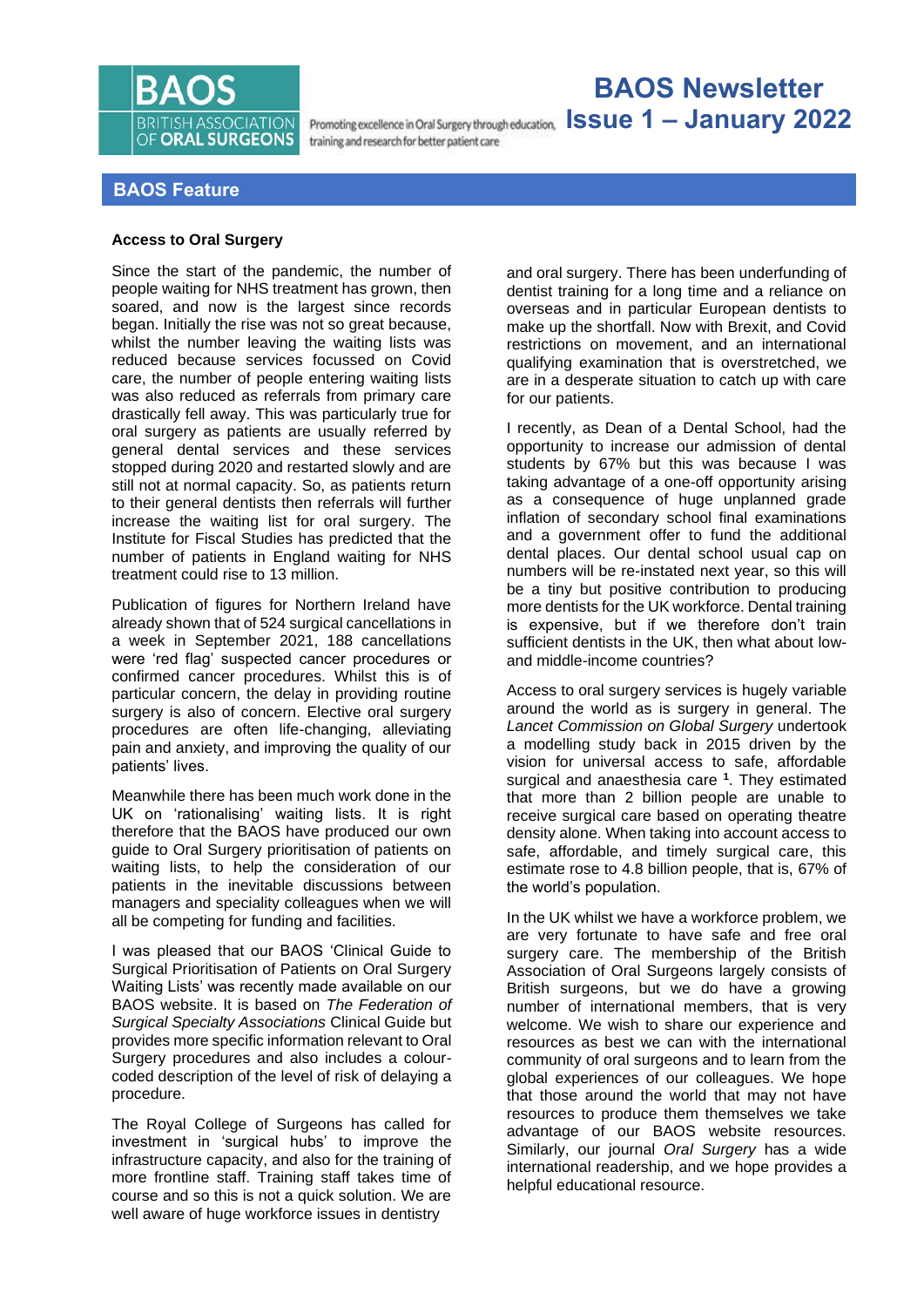The Royal Colleges of Surgeons in the UK and Ireland reach out internationally with training courses and examinations with partners, and of course, surgeons have always given their surgical skills and experiences in resource-poor settings and BAOS encourages this.

Reference 1:

BC Alkire, NP Raykar, MG Shrime, TG Weiser, SW Bickler, JA Rose, CT Nutt, SLM Greenberg, M Kotagal, JN Riesel, M Esquivel, T Uribe-Leitz, G Molina, N Roy, J G Meara, PE Farmer. Global access to surgical care: a modelling study. Lancet Glob Health 2015; 3: e316–23. Published Online April 27, 2015 [http://dx.doi.org/10.1016/S2214-](http://dx.doi.org/10.1016/S2214-109X(15)70115-4) [109X\(15\)70115-4](http://dx.doi.org/10.1016/S2214-109X(15)70115-4)



Paul Coulthard BAOS Immediate Past President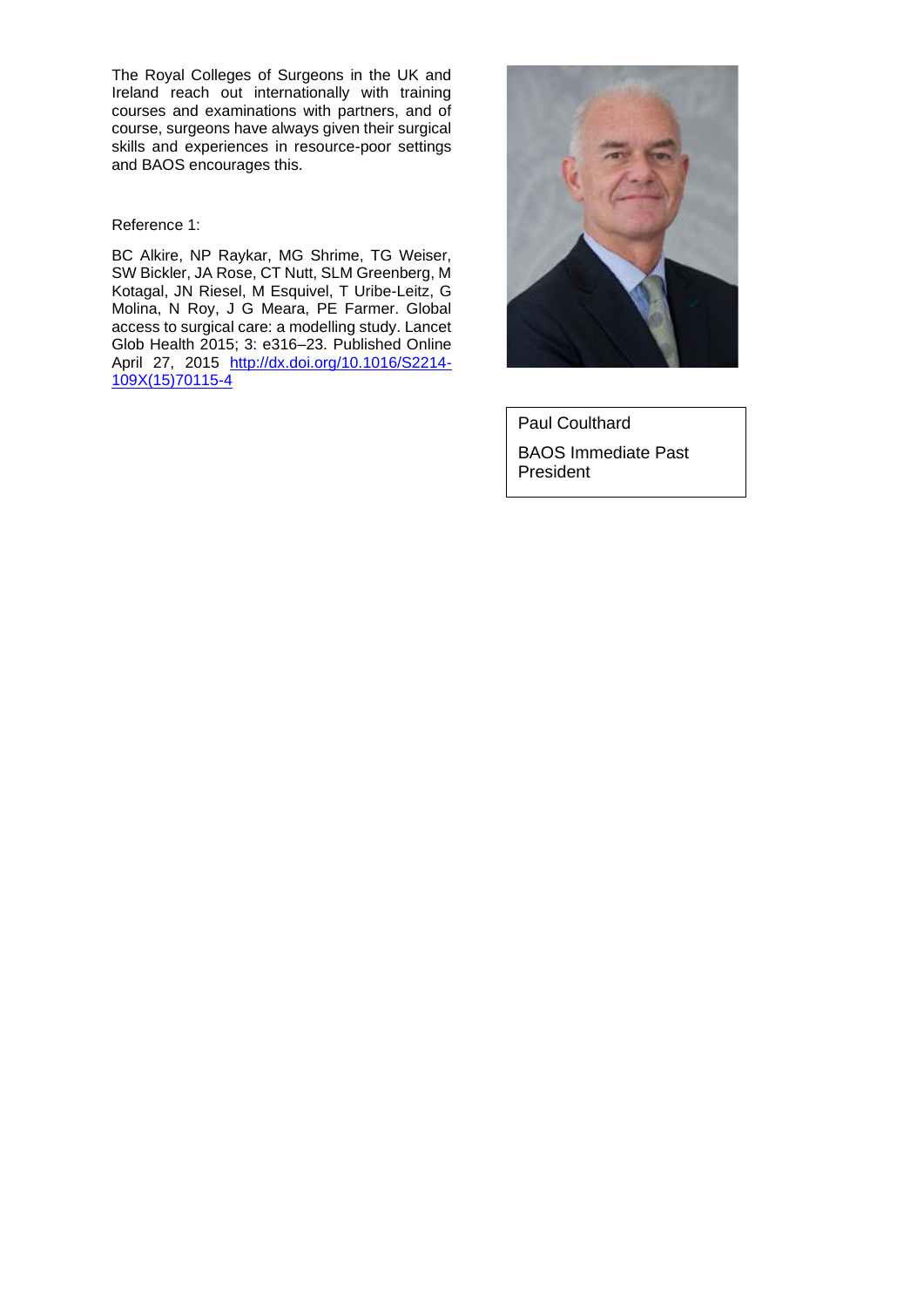### **Social Media**

For years now the world around us has become more and more digital, even more so recently with the advent of the pandemic. Remote working, online lectures and even virtual pub quizzes have become the norm for us! Here at BAOS, we can see this trend only increasing.

From this, our programme of webinars is up and running, we've been providing great opportunities for members and non-members alike to access regular teaching and CPD on numerous topics linked to Oral Surgery. With the great response of a variety of dental professionals engaging with this, we now aim to reach even more people than before.

Through our social media platforms, we are aiming to spread the word about all our upcoming events so as many people as possible can get involved and allow for quick and easy sign-up. We hope, as well, to bring more information in the form of relevant guidelines and top tips for any professionals undertaking aspects of Oral Surgery. Recently we've been adding interesting cases alongside clinical pictures where possible, which have been getting an amazing response!

Social media has been a great way to connect with trainees, DCTs and junior dentists – highlighting opportunities for them to engage in poster presentation, prizes and much more. This is allowing us to reach many more people and promote Oral Surgery in an exponential way, and we hope to keep the trend going!

So, if you're not already, make sure to follow us on Instagram, Twitter and Facebook!



Jack Williams BAOS Social Media Rep